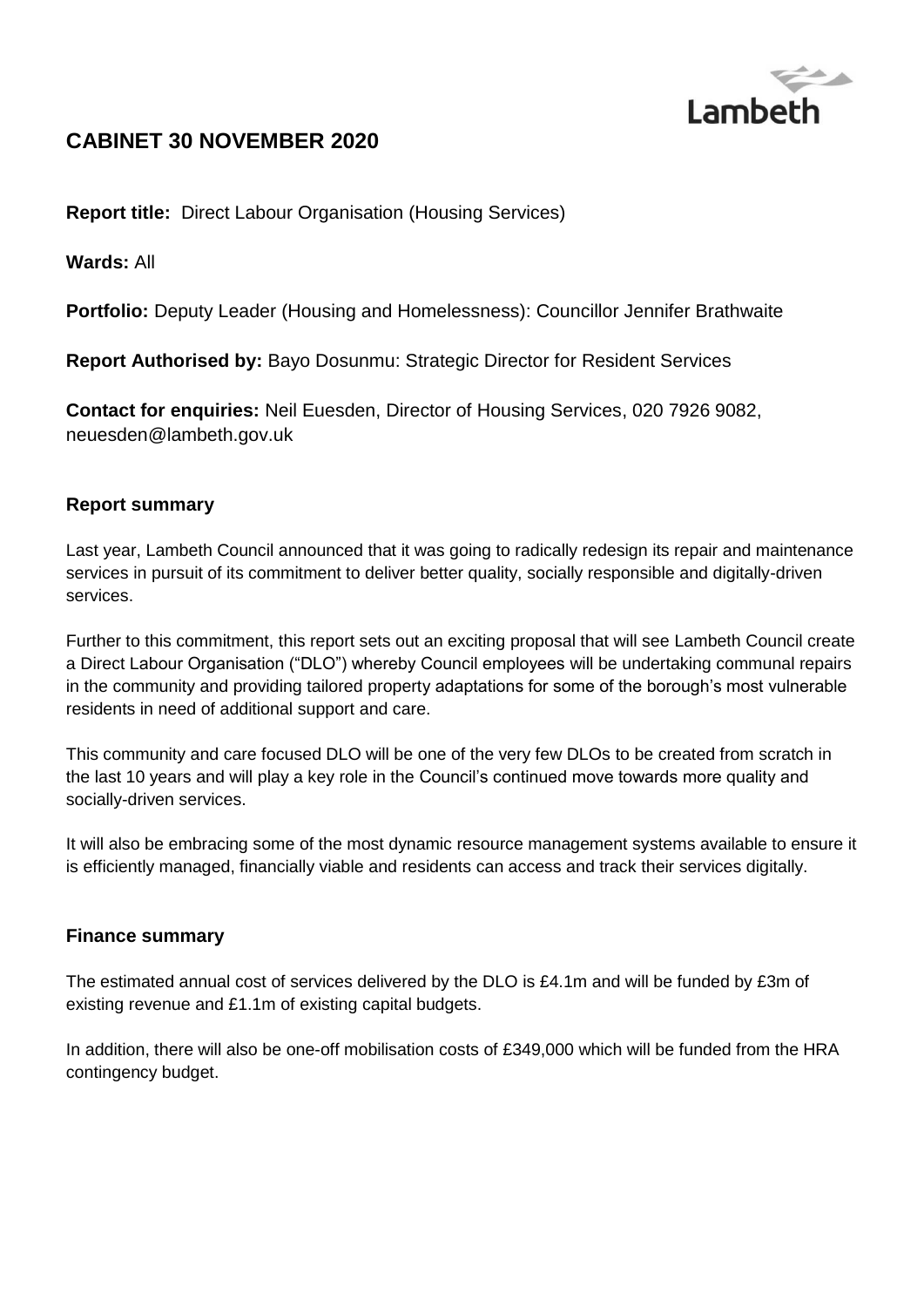## **Recommendations**

Resident Services is recommending approval of the following actions that will allow it to deliver community and care services via a DLO:

- 1. £349,000 mobilisation cost.
- 2. £4.1m annual HRA budget allowance (£3m revenue; £1.1m capital).
- 3. Recruit the necessary competent staff (including apprentices) to create a well-run DLO.
- 4. Absorb Housing Services' technical property adaptation function into the DLO.
- 5. Lease the necessary hybrid/electric vehicles, partner with a digitally advanced builders' merchant and procure the necessary dynamic ICT and resource management infrastructure.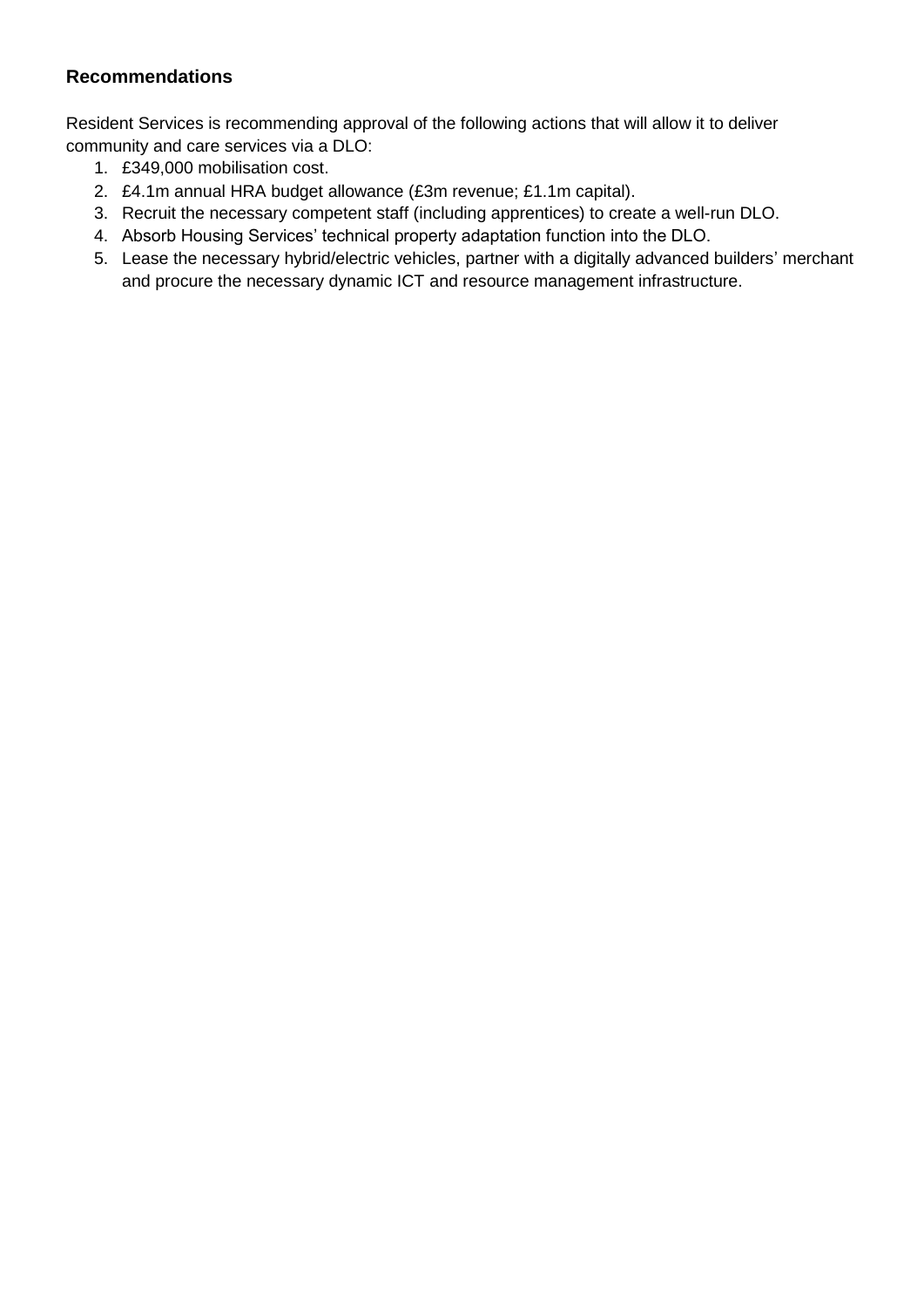# **1. CONTEXT**

## **Responsive Repairs: Getting it Right**

1.1 The challenge of getting responsive repairs right continues to perplex many social landlords and solving the repairs conundrum (quality vs. commercial viability) often requires landlords/authorities to adopt a more radical approach – often requiring a hybrid solution.

## **Resident Services' Commitment**

1.2 Last year, Resident Services announced that it was prepared to discard the status quo in its commitment to deliver better quality, socially responsible and digitally-driven services. In the context of Housing Services, this has resulted in a fairly radical redesign of its repair and maintenance services to reflect a new era of better quality, socially responsible and digitally driven services.

#### **Service Redesign**

1.3 Following delegated approval from the Cabinet Member for Housing to commence service redesign work, Housing Services' has completely redesigned its outsourced services working with residents and cabinet members and is proposing a hybrid solution for repairs.

## **Hybrid Solution**

1.4 Resident Services is proposing to take a bold step into the world of directly delivered repairs – with a community and care focus and initially concentrating on communal repairs and property adaptations for some of the Council's most vulnerable residents. This will be supported by two separate geographical repair contracts focusing on in-dwelling repairs with a right-first-time ethos driven by an inclusive price-per-property model.

#### **Commitments to the Borough Plan and a net-zero Lambeth**

1.5 The local employment and training opportunities, improvements to local neighbourhoods and estates, and equality improvements (including support for some of the Council's most vulnerable residents) that will be delivered by the DLO will make a positive contribution the Borough Plan and its core priorities around equality, growth and sustainable neighbourhoods. It will also contribute towards the Council's 2030 net-zero commitment and demonstrate to the wider market that core services can be successfully delivered in an environmentally responsible way.

# **2. PROPOSAL AND REASONS**

#### **Commitment to the Direct Delivery of Services**

2.1 Directly delivering these services through the DLO rather than outsourcing them, delivers on this administration's clear commitment in its manifesto to bring services back in house *'where we can improve services for residents and deliver better value for money'*. An appraisal of the various delivery options identified that a wholesale repairs DLO would pose a significant risk, but a smaller and focused DLO (of the size and nature being proposed in this report) would represent a unique and scalable opportunity to positively address a number of repairing issues identified in a residentbased Task and Finish Group. Subsequent design work has identified further opportunities to deliver property adaptations for vulnerable residents – creating a DLO that is committed to the community and care.

# **Communal Repairs Task and Finish Group**

2.2 In 2019, a resident Task and Finish Group undertook a detailed review of the Council's communal repairs service. The Group felt that contractors often give less priority to communal repairs than in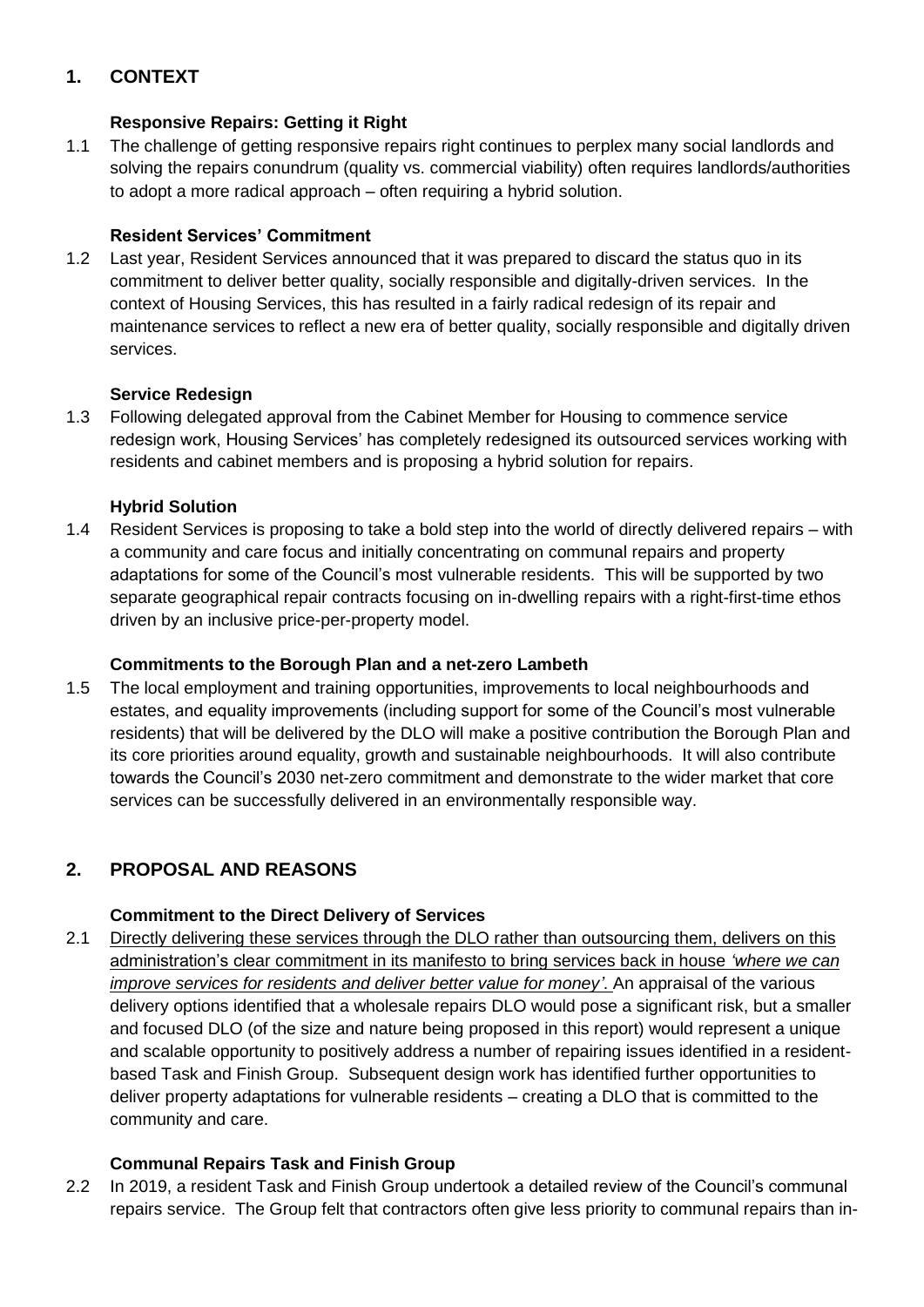dwelling repairs and produced a report setting out 21 recommendations for the communal repairs service. Upon careful review of the report, Resident Services identified that the most effective and reliable way to deliver the recommendations is through a DLO. The DLO will be entirely focussed on service quality and customer service – supported by a transparent governance framework and extensive quality auditing process.

## **Property Adaptations**

## 2.3 *Supporting Vulnerable Residents in Maintaining their Independence*

Further review identified that the DLO could provide property adaptations to support disabled, vulnerable and older adults in maintaining their independence and remaining in their homes. The Council's property adaptations service (administered via Resident Services' Home Improvement Agency) will hugely benefit from the quality and customer service focus of a DLO.

#### *2.4 Removing Commercial Barriers and Securing Grant Funding*

Adaptations are current undertaken by third party commercial contractors and commercial issues can often get in the way of service provision – which can manifest itself into a backlog of urgent adaptations. In addition to adapting council-owned properties, the DLO also proposes to undertake grant-funded adaptations to non-council homes – providing additional DLO income to that provided by the HRA.

## **Taking Ownership and Removing Service Monopolies**

2.5 A DLO provides the council with a fantastic opportunity to take ownership of repairs and reduce its reliance on third parties. For the council, this will mean a radical shift from a single borough-wide commercial contracting group with a service monopoly, to a council controlled direct labour organisation with a community and care focus, supported by two mutually exclusive geographical repairs contractors that are forced into a right-first-time culture through an inclusive price per property model.

#### **Embracing the Latest ICT**

#### *2.6 Dynamic Software*

The proposed DLO will be embracing some of the latest dynamic software and will be a far cry from the DLOs of old. Repair operative work patterns will be managed by the industry leading Dynamic Resource Scheduling software using dynamic algorithms to ensure their travel and output is optimised and managed in the most efficient way – and in real time using handheld/tablet technology.

#### *2.7 Resource Planning and Resident Access*

Resource planning officers will also be overseeing this optimisation to ensure systems are up to date and residents are kept up to date with repair progress. Material supply will be managed digitally with the appointed builder's merchant tracking material usage and delivering directly to the operatives' van – eliminating most of the unproductive travel typically undertaken to and from depots. Residents will also be able to see and track the progress of communal repairs digitally on a GIS-driven map-based application.

#### **Social Responsibility**

#### *2.8 Underlying Ethos*

Social responsibility is at the heart of the proposed DLO. Whilst it will be dynamically driven with a strong governance and management structure, the underlying ethos is to create a diverse workforce of council employees and apprentices that will provide much needed local employment and training opportunities to people who are committed to delivering a quality service to Lambeth residents.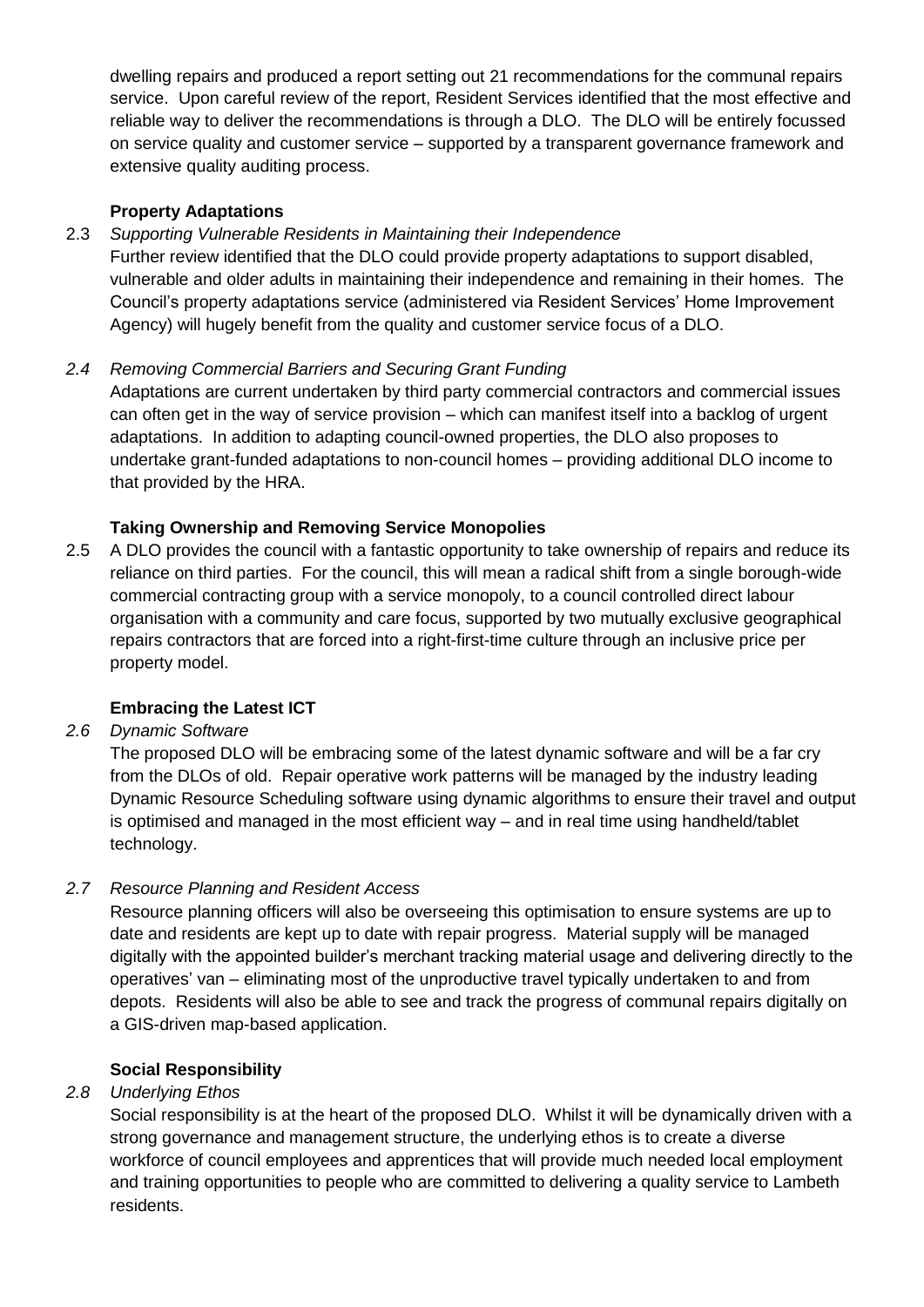## *2.9 Improving Equality*

The DLO will be committed to improving equality within the borough and will target local people furthest from the employment market; and forge lasting partnerships with local colleges and university. Taking apprenticeships as an example, commercial contractors typically employ/train 1 apprentice per £1m turnover. The DLO will double this figure with 6 trade apprentices (NVQ level 2 and 3) and 2 surveying apprentices (Degree level) against a £4m turnover. The council currently places a lot of social responsibility obligations on its contractors (and rightly so) and the DLO intends to lead by example.

# **Environmental Responsibility**

#### 2.10 Carbon Neutrality and Equality

The DLO will play its part in helping the council achieve its 2030 net-zero carbon commitment – primarily through sustainable travel and helping to reduce the inequality of poor air quality and its effect on the most vulnerable residents (young and elderly).

#### 2.11 *Commitment*

The DLO will deliver this commitment both in its choice of vehicles and travel management (green vehicles, reduced travelling requirements) and by leading by example – sending a clear message to other businesses and contractors: 'if the Council can deliver services in a green and sustainable way, then so can you.' In terms of vehicles, the DLO is committed to using electric vehicles with dynamic journey management to avoid unnecessary and abortive travel. The DLO may however be required to run a hybrid-electric fleet for the first three years of operation pending sufficient maturity of the borough's charging infrastructure.

#### **Organisational Management and Quality Control**

#### 2.12 *Organisational Management*

It is recognised that the success of the DLO will be dependent on effecting a robust management structure and quality auditing framework. In this regard, the DLO will work to the same KPIs being demanded from external contractors and it will also procure materials against a KPI framework. It will have daily toolbox talks with operatives, surveyors and resource planners, weekly operational meetings, monthly contract/service management meetings and a quarterly core group meeting with the independent governance board. There will also be a commercial manager retaining oversight and management of expenditure, together with a dedicated Health and Safety manager. The DLO will be headed by a commercially and performance driven manager who can implement an effective and efficient operating structure/culture (embedding appropriate controls and maintaining transparency throughout) whilst retaining a focus on community and care.

#### 2.13 *Quality Control*

Effectively controlling quality is again key to the success of the DLO and the proposed structure has 6 full time surveyors who will be solely focusing on auditing the quality of completed work (repairs and adaptations). We have set an ambitious 100% auditing target which will be driven through the use of mobile working technology that will allow surveyors to spend most of their time visible on estates and in neighbourhoods.

#### **Governance and Accountability**

2.14 The DLO will be accountable to an independent governing board with proposed membership consisting of the Director of Housing Services, Cabinet Members, Residents and a Cost Manager. The Board will be the core governing body and independent of the day-to-day operational running of the DLO. It will meet quarterly to review performance, expenditure, budgets, health and safety, culture, social and environment commitments and make strategic decisions to support its sustainability and financial viability.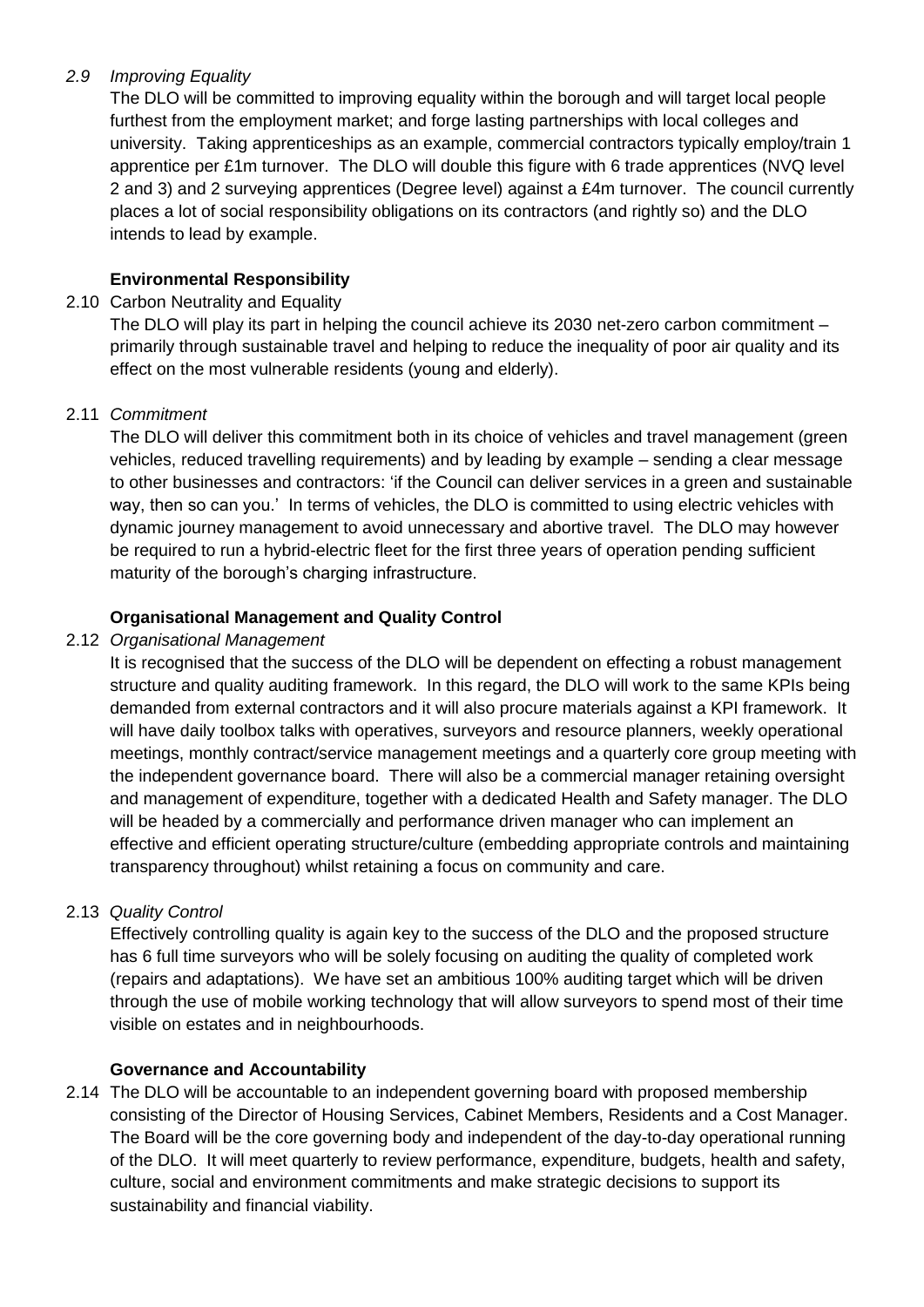#### **Procurement**

#### *2.15 General requirements*

This is a service insourcing proposal with the constituent procurement activities primarily consisting of: (1) contract with a builder's merchant for the supply and management of materials; (2) ICT equipment, licences and configuration to achieve the DLO's digital and dynamic resourcing commitments; (3) vehicle leasing. The DLO intends where possible to avoid reliance on subcontractors but if this becomes a requirement (and the requirement cannot be sensibly secured from the two backup repairs contractors) then these requirements will form the basis of discrete procurement strategies as and when the need arises.

#### *2.16 Materials*

The DLO will enter into a long-term (3 years + option to extend for 1 further year) call-off contract with an established builders' merchant that has a local presence and digital material management capability (with site-based delivery). Having a managed material solution whereby the merchant digitally monitors material usage remotely and replenishes van-based stock remotely (delivery direct to the operative's van), removes the need for a traditional depot and saves the associated rent and upkeep costs. A managed material solution also allows the operatives to work more productively in residents' homes by avoiding continuous visits to builders' merchants and depot.

## *2.17 ICT*

The ICT requirements primarily fall into two categories: (1) Northgate – building new workstreams and interfaces; (2) Mobile Job Manager module that dovetails with the Council's Dynamic Resource Scheduling Software ("DRS") to allow operatives to work in a mobile and dynamic way. The Council purchased a perpetual DRS licence from Advance (formally Kirona) in 2009 and the Mobile Job Manager module will be a bolt-on module – requiring a separate licence and some initial configuration work. There will also be a requirement to purchase new laptops, mobile tablets, phones, printers etc. and again these will be purchased/leased under existing council arrangements/contracts.

#### 2.18 *Vehicles*

Vehicles will be leased under the Council's existing Fleet Management Contract against the DLO's commitment to reducing emissions and improving air quality (and equality). This will be hybridelectric for the first three years and switching to fully electric thereafter when the borough's charging infrastructure has matured.

# **3. FINANCE**

# **3.1 Budgeting and Scope**

The ongoing costs of the DLO are a cost neutral proposal as part of a strategic shift in operational delivery in tandem with a wider set of procurements across Housing Services. The current Revenue and Capital envelope in scope is shown in Table 1.

|         |                                                                          | <b>Annual</b><br><b>Budget</b><br>(E'000) |
|---------|--------------------------------------------------------------------------|-------------------------------------------|
| Revenue | Communal repairs (currently delivered via responsive repair contractors) | 2,000                                     |
| Revenue | Estate Improvement Works (contractor costs via Estate Action Plans)      | 1,000                                     |
| Capital | Property adaptations (currently delivered via third party contractors)   | 1,100                                     |
|         | Total                                                                    | 4,100                                     |

*Table 1: Revenue and Capital envelope*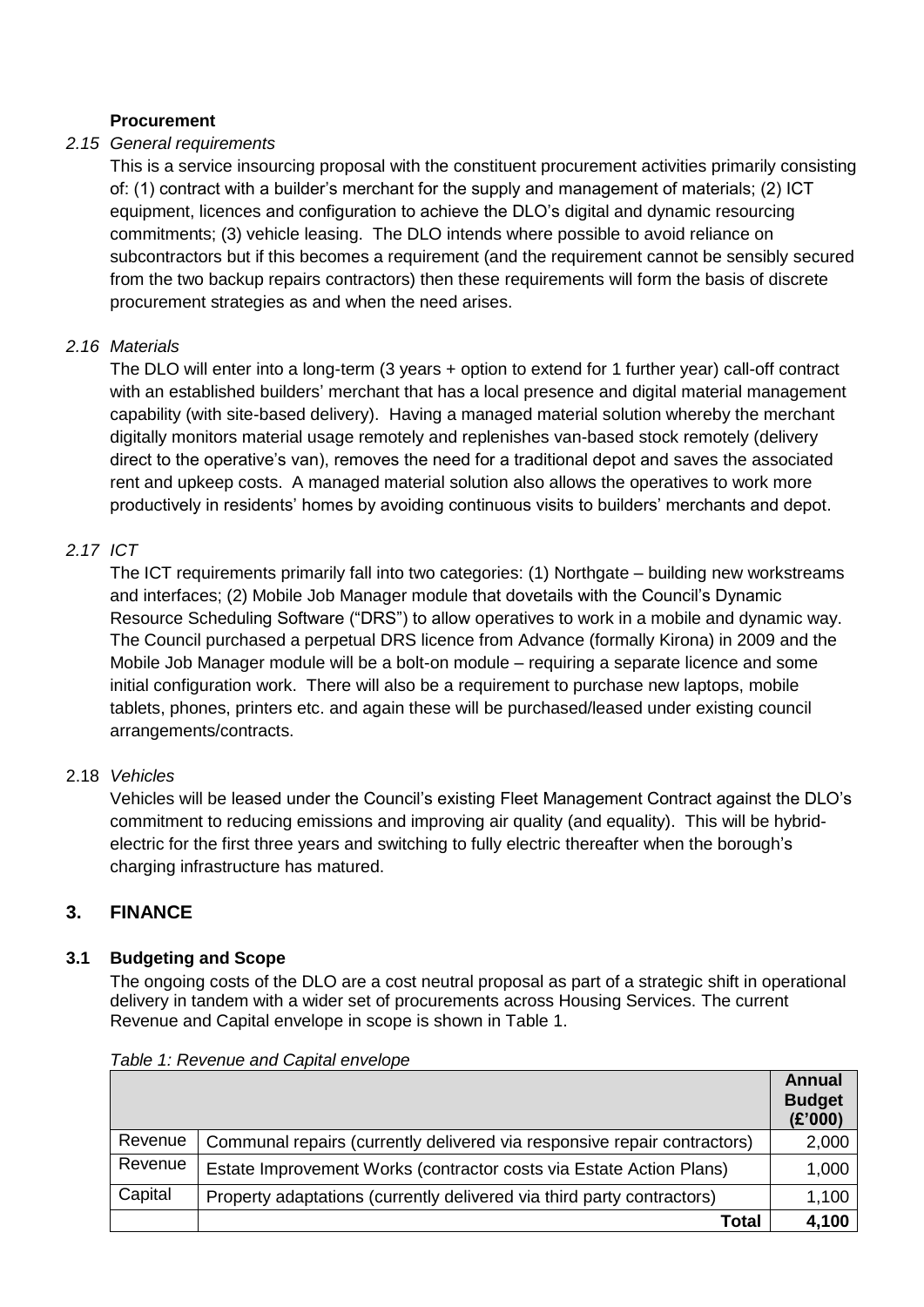#### **3.2 Annual Cost**

The principal annual costs of running the proposed DLO relate to staff, materials and vehicles together with the smaller cost headings set out in Table 2 below.

| <b>Item</b>                                    | <b>Revenue</b><br><b>Budget</b><br>(E'000) | Capital<br><b>Budget</b><br>(E'000) | <b>Total</b><br>Annual<br><b>Budget</b><br>(E'000) |
|------------------------------------------------|--------------------------------------------|-------------------------------------|----------------------------------------------------|
| Staff (38 Officers + 8 Apprentices)            | 1,480                                      | 470                                 | 1,950                                              |
| <b>Recruitment and Training</b>                | 20                                         | 0                                   | 20                                                 |
| <b>Materials and Equipment</b>                 | 600                                        | 300                                 | 900                                                |
| Supply Chain (specialist adaptations and work) | 400                                        | 300                                 | 700                                                |
| Vehicles (incl. insurances and fuel)           | 250                                        | 0                                   | 250                                                |
| PPE, Uniforms, Comms, Branding                 | 20                                         | 0                                   | 20                                                 |
| <b>ICT</b>                                     | 45                                         | 0                                   | 45                                                 |
| Auditing                                       | 15                                         | 0                                   | 15                                                 |
| Depot                                          | 50                                         | 0                                   | 50                                                 |
| Contingency                                    | 120                                        | 30                                  | 150                                                |
| <b>Total</b>                                   | 3,000                                      | 1,100                               | 4,100                                              |

*Table 2: DLO Indicative Annual Revenue and Capital Cost*

#### **3.3 Finance and Budgetary Risk Mitigation**

The scope of services delivered under the DLO (communal repairs and property adaptations) will be excluded from the scope of the backup repairs contracts and HIA contracts, thereby removing the risk of duplication.

To ensure capital costs (property adaptations) are accurately identified, reported and separated from revenue costs, all property adaptations shall be raised on the Northgate housing management system on a discrete workstream and using the National Housing Federation's (NHF) suite of property adaptation Schedules of Rate (SORs). Similarly, communal repairs will be raised on a separate discrete workstream using NHF repair SORs. This will allow separate revenue and capital expenditure reports to be run on a periodic basis (i.e. monthly) and create a clear distinction between the two budgets.

The scope of revenue and capital budgets in Table 2 may flex in response to service demand, and this will be covered by the in-year budget monitoring process as well as medium-term financial planning process - the HRA 30-year Business Plan.

#### **3.4 Mobilisation Cost**

There will be an initial mobilisation cost for the project estimated at £349,000 which includes the items set out in Table 3 below; this will be funded from the HRA contingency budget.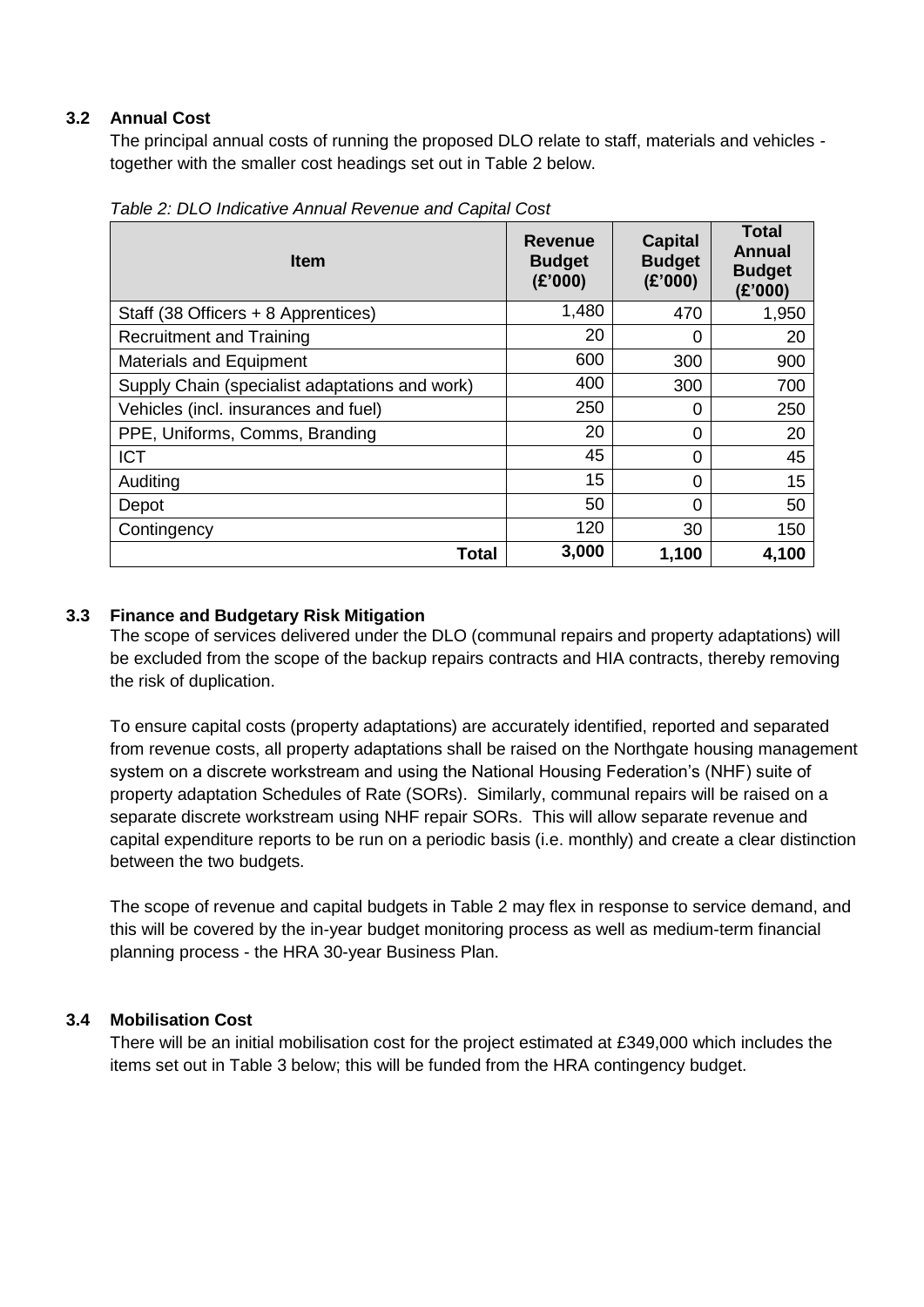*Table 3: DLO Mobilisation Cost*

| <b>DLO Mobilisation Cost</b>                | <b>Total Cost</b><br>(E'000) |
|---------------------------------------------|------------------------------|
| ICT Equipment, Set Up Costs and Licences    | 116                          |
| Recruitment and Training                    | 25                           |
| Branding, Comms and Livery                  | 10                           |
| <b>PPE and Uniforms</b>                     | 12                           |
| <b>External Consultancy Support</b>         | 70                           |
| Depot Refurbishment, Furniture and Sundries | 45                           |
| Equipment (including vehicle charging)      | 71                           |
| Total                                       | 349                          |

## 3.5 **Possible future Grant Funded Work**

Subject to dynamic resource scheduling, the DLO can undertake some adaptations to non-tenant dwellings. In such instances, Disabled Facilities Grant can be utilised to cover applicable overheads when the DLO team delivers aids and adaptations to non-tenant dwellings thereby offsetting DLO costs with grant income. Being prudent, this income is not counted in this report as this is a scalable activity that will enlarge in the future.

## 3.6 **Commercial Model, Benchmarking and Governance**

The DLO's day-to-day work output will be ordered/valued using the latest prices/rates published by the NHF – also used by the commercial back-up repair contractors. This will allow ongoing benchmarking with the backup repair contractors and the housing sector generally. In essence, the actual annual cost of running the DLO (Table 2) should be the equivalent to, or less than, the annual work output – as valued using the NHF rates (which are priced according to current material and labour rates). A Cost Manager from the Council's Commercial Services Team will be undertaking forensic assessment work and routinely auditing cost and value. The DLO will also be accountable to an independent board that will provide further governance and financial auditing.

# **4. LEGAL AND DEMOCRACY**

- 4.1 Cabinet has the authority to approve the recommendations in this report.
- 4.2 The council has a general power of competence under the Localism Act 2012. As a 'best value' authority the council has a statutory duty under the Local Government Act 1999 to make arrangements to secure continuous improvement in the way in which its functions are exercised, having regard to a combination of economy, efficiency and effectiveness. This duty requires the council to consult stakeholders and paragraph 5.1 outlines how this was done.
- 4.3 Under section 74 of the Local Government and Housing Act 1989 the council, as a local housing authority, has a duty to keep a Housing Revenue Account of sums falling to be credited or debited in respect of housing provided under the Housing Act 1985. Under section 41 all expenditure incurred by a local authority, other than expenditure excluded by section 42 of that act, must be charged to a revenue account of the authority. Under section 77 a local housing authority may also keep an account called the Housing Repairs Account, to which it shall carry to the debit of that account all expenditure incurred by them for the year in connection with the repair or maintenance of houses or other property within their Housing Revenue Account.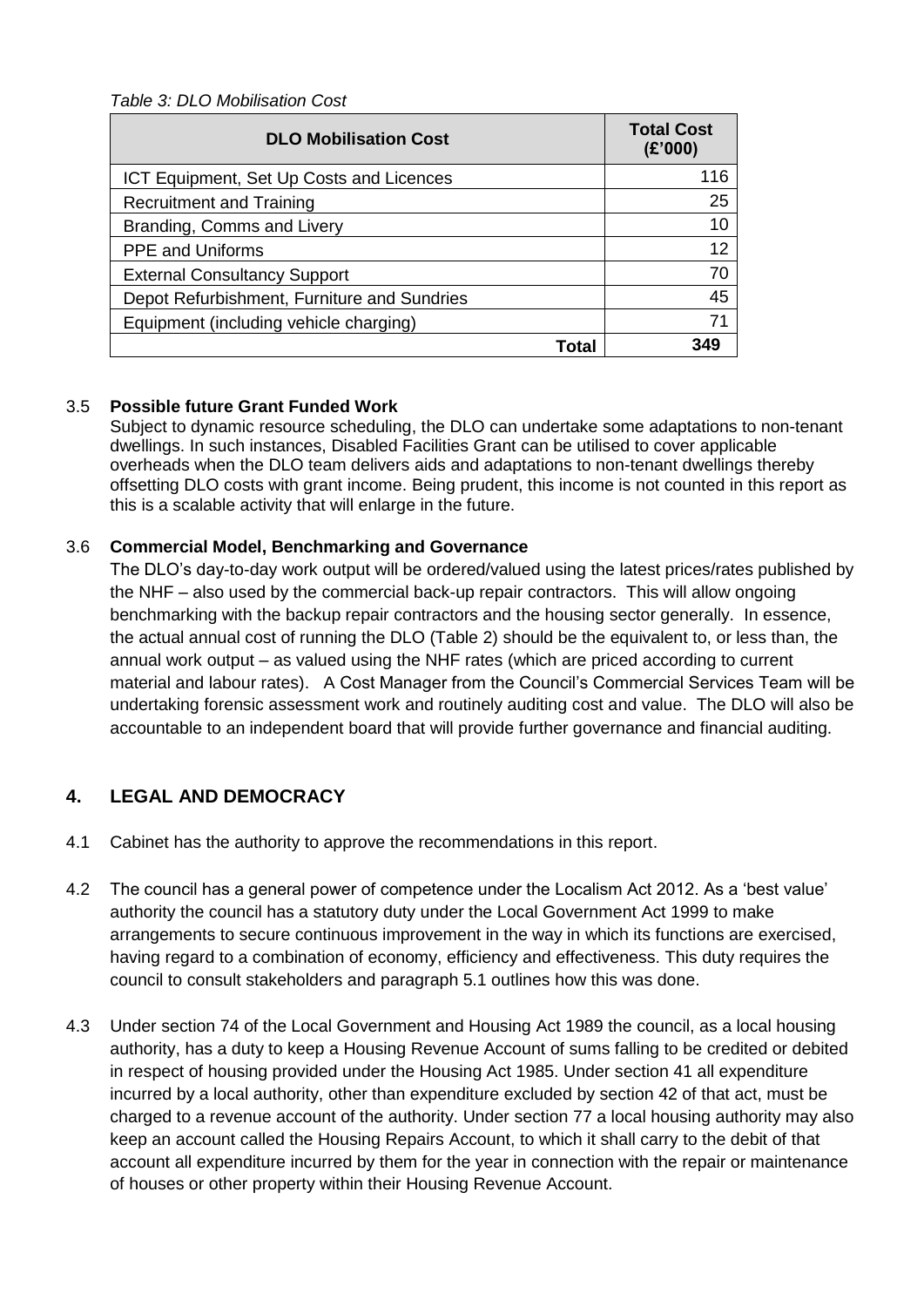- 4.4 Procurement of the goods and services outlined in Recommendation 5 of this report must comply with the council's contract standing orders and, where relevant, the Public Contracts Regulations.
- 4.5 Section 149 of the Equality Act 2010 sets out the new public sector equality duty replacing the previous duties in relation to race, sex and disability and extending the duty to all the protected characteristics i.e. race, sex, disability, age, sexual orientation, religion or belief, pregnancy or maternity, marriage or civil partnership and gender reassignment.
- 4.6 The public sector equality duty requires public authorities to have due regard to the need to:
	- Eliminate unlawful discrimination, harassment and victimisation;
	- Advance equality of opportunity, and;
	- Foster good relations between those who share a protected characteristic and those who do not.
- 4.7 Part of the duty to have "due regard" where there is disproportionate impact will be to take steps to mitigate the impact and the council must demonstrate that this has been done, and/or justify the decision, on the basis that it is a proportionate means of achieving a legitimate aim. Accordingly, there is an expectation that a decision maker will explore other means which have less of a disproportionate impact.
- 4.8 The Equality Duty must be complied with before and at the time that a particular policy is under consideration or decision is taken – that is, in the development of policy options, and in making a final decision. A public body cannot satisfy the Equality Duty by justifying a decision after it has been taken.
- 4.9 Section 93 of the Local Government Act 2003 enables the Council to charge for discretionary services. However, this power is subject to a duty to secure that, taking one financial year with another, the income from charges does not exceed the costs of provision. Within this framework the Council may set charges as it sees fit and in particular, charge only some persons for provision of the services and charge different persons different amounts for the provision of a service.
- 4.10 This proposed key decision was entered in the Forward Plan on 05 October 2020 and the necessary 28 clear days' notice has been given. In addition, the Council's Constitution requires the report to be published on the website for five clear days before the proposed decision is approved by the Cabinet Member. Any representations received during this period must be considered by the decision-maker before the decision is taken. A further period of five clear days - the call-in period – must then elapse before the decision is enacted. If the decision is called-in during this period, it cannot be enacted until the call-in has been considered and resolved.

# **5 CONSULTATION AND CO-PRODUCTION**

5.1 The creation of a DLO is a coproduced proposal and stems from a truly collaborative journey with residents, members, officers and independent experts/advisors. It responds to the recommendations of the communal repairs Task and Finish Group and also some of the priorities that came out of workshops with the Council's Resident Procurement Panel (a resident-based advisory and consultative panel set up to assist the Council design, procure and manage the suite of new housing repair and maintenance contracts and direct delivery arrangements). Furthermore, the Council has appointed specialist housing consultants to identify recent insourcing best practice – which aligns with the hybrid solution being proposed.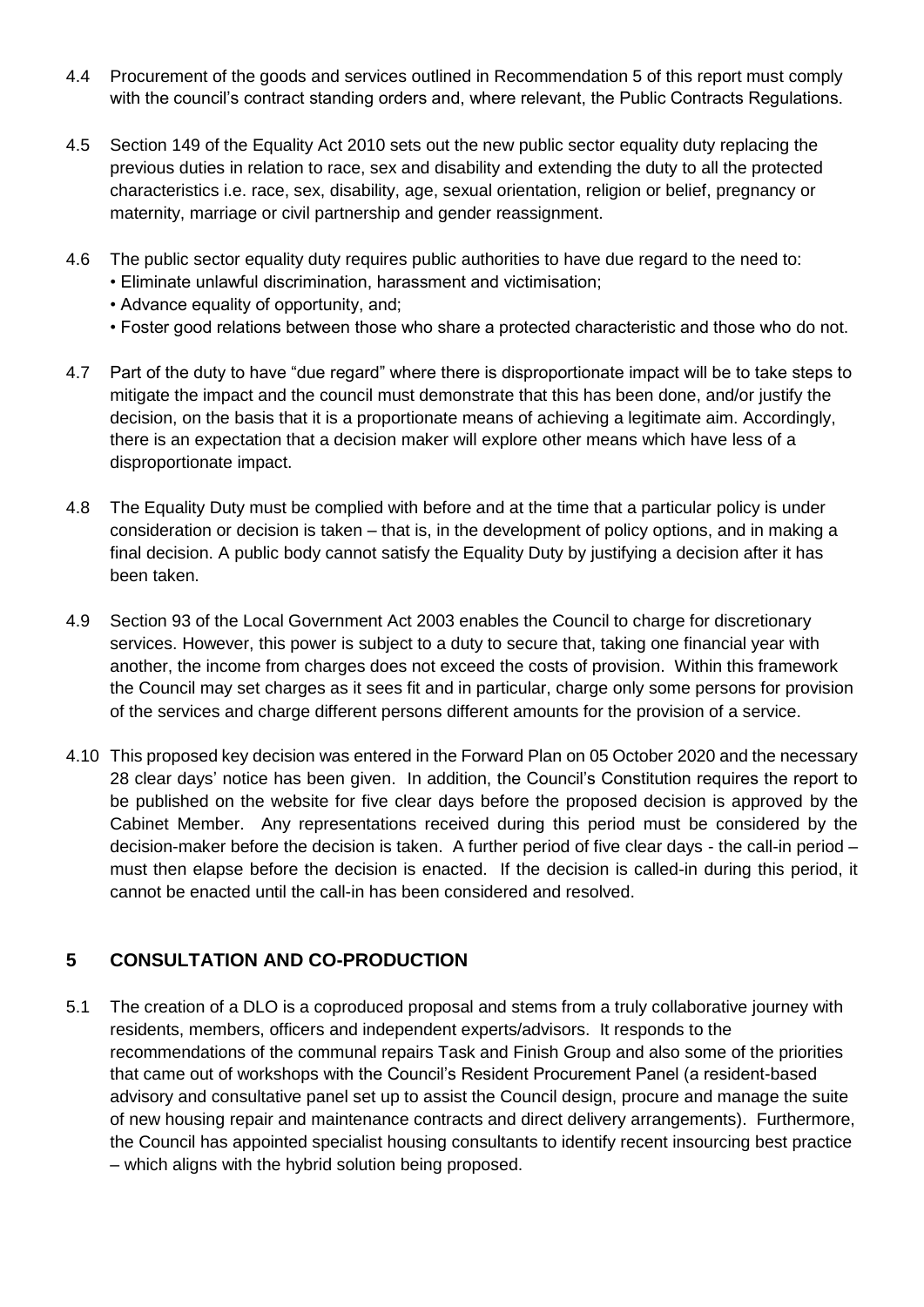# **6 RISK MANAGEMENT**

|  | 6.1 The main risks that could impede on the successful delivery of this procurement and contract are: |  |
|--|-------------------------------------------------------------------------------------------------------|--|
|  |                                                                                                       |  |

| Table 4: Risk Register |  |
|------------------------|--|
|------------------------|--|

| Item | <b>Risk</b>                                                     | Likeli-<br>hood | Impact         | <b>Score</b>   | <b>Control Measures</b>                                                                                                                                                                     |
|------|-----------------------------------------------------------------|-----------------|----------------|----------------|---------------------------------------------------------------------------------------------------------------------------------------------------------------------------------------------|
| 1.   | Timescale                                                       | 3               | $\overline{2}$ | 6              | Project plan developed and project team in<br>place to manage critical activities                                                                                                           |
| 2.   | ICT not in place<br>for mobilisation                            | 2               | $\overline{4}$ | 8              | ICT support and configuration team in place -<br>with user testing built into the timetable.                                                                                                |
| 3.   | No contract with<br>builders'<br>merchant                       | $\overline{2}$  | 4              | 8              | Competitive call-off contract opportunities<br>identified from existing frameworks - full<br>procurement not required.                                                                      |
| 4.   | Material<br>shortages - no<br>large depot                       | 1               | $\overline{2}$ | $\overline{2}$ | Use of digital real time material management<br>and direct delivery to operatives' vehicles.                                                                                                |
| 5.   | Lack of<br>Governance                                           | $\overline{2}$  | 4              | 8              | Independent governing board will meet<br>quarterly to review performance, expenditure,<br>and make strategic decisions to support its<br>sustainability and financial viability.            |
| 6.   | Lack of Budget                                                  | $\overline{2}$  | 4              | 8              | Virements from existing HRA budgets and<br>further funding via Home Improvement<br>Grants.                                                                                                  |
| 7.   | <b>Financial Viability</b>                                      | $\overline{2}$  | $\overline{4}$ | 8              | A Cost Manager from the Council's<br><b>Commercial Services Team will be</b><br>undertaking forensic assessment work and<br>routinely auditing cost and value.                              |
| 8.   | Inefficiency                                                    | $\overline{2}$  | $\overline{2}$ | 4              | <b>Industry leading Dynamic Resource</b><br>Scheduling software to ensure travel and<br>output is optimised.                                                                                |
| 9.   | Poor<br>workmanship                                             | $\overline{2}$  | $\overline{2}$ | $\overline{4}$ | 6 full time surveyors who will focus on<br>auditing the quality of completed work<br>(repairs and adaptations) against a 100%<br>target.                                                    |
| 10.  | Not recruiting<br>enough<br>operatives and<br>supervisory staff | $\overline{2}$  | $\overline{4}$ | 8              | Job descriptions have been developed to<br>reflect best DLO practice elsewhere and will<br>be fully evaluated and graded by the Council<br>- with all recruitment built into the timetable. |
| 11.  | Lack of<br>apprenticeships                                      | $\overline{2}$  | $\overline{2}$ | 4              | Commitment of 8 apprentices (6 trade; 2<br>surveying) through partnerships with local<br>college and university.                                                                            |
| 12.  | Not contributing<br>to carbon<br>neutrality                     | $\overline{2}$  | 2              | $\overline{4}$ | Vehicles will be hybrid for the first three years<br>then fully electric thereafter upon maturity of<br>the borough's electric charging infrastructure.                                     |

Key:

| Likelihood    | <br>verv<br>∟ikelv⊹ | . .<br>∟ıkel∨ | <br>Jnlıkel\ | - | Jnlikely<br>/er∖<br>1 V |  |
|---------------|---------------------|---------------|--------------|---|-------------------------|--|
| <b>Impact</b> | Major               | ⌒<br>Serious  | Significant  | - | Minor                   |  |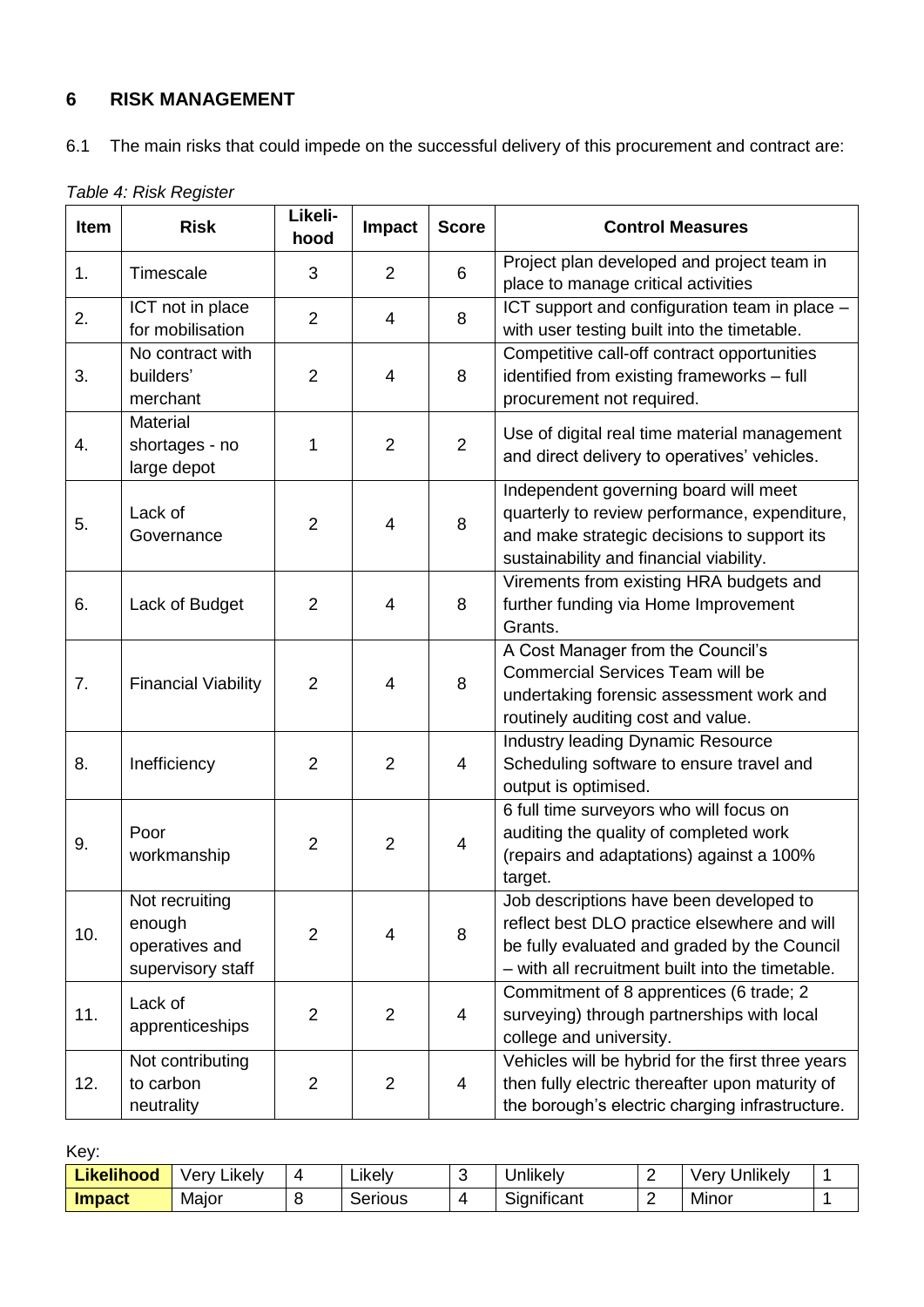# **7 EQUALITIES IMPACT ASSESSMENT**

- 7.1 An EIA has been produced and approved for the 2020 redesign and re-procurement of housing services which includes the DLO. The assessment identifies that not only is there no adverse impact on equality within the borough, but it positively strives to improve the equality amongst borough citizens and their protected characteristics.
- 7.2 In the context of the DLO, some of the key areas in which the DLO will positively contribute to the equality of borough citizens include:
	- Employment opportunities targeted at local residents with particular focus on those furthest from the job market.
	- Support for those unfamiliar the job application and interview process.
	- Trade and professional apprenticeship programmes again targeted at local people including care leavers.
	- Working closely with the local colleges and university to provide training.
	- Career progression opportunities (with support and training) within both the DLO and Council.
	- Council terms and conditions including pension.
	- Reducing the inequality of poor air quality and its effect on the most vulnerable residents (young and elderly).
	- Providing property adaptations to support disabled, vulnerable and older adults in maintaining their independence and remaining in their homes.
- 7.3 To help achieve the employment and training goals in a holistic way, a dedicated DLO Recruitment Campaign Group will be formed. The Group will include officers and managers from the following teams: Skills and Employment, Apprenticeships and Career Pathways, HR, Policy and Communications, and Housing Services.

# **8 COMMUNITY SAFETY**

8.1 The DLO will be working with the Council's neighbourhood housing teams in developing and delivering their Estate Action Plans which, where required, include proposals to mitigate crime and disorder on estates (including anti-social behaviour) and associated work to improve safety within neighbourhoods.

# **9 ORGANISATIONAL IMPLICATIONS**

#### **Environmental**

9.1 Improving air quality is a priority for the DLO and it will be helping the council achieve its 2030 carbon neutrality commitment through sustainable travel and helping to reduce the inequality of poor air quality and its effect on the most vulnerable residents (young and elderly). The DLO is committed to using electric vehicles with dynamic journey management to avoid unnecessary and abortive travel.

#### **Health**

9.2 The principal focus of the DLO is community and care: maintaining and improving estates and neighbourhoods; and providing property adaptations to support disabled, vulnerable and older adults in maintaining their independence and remaining in their homes. Given the link between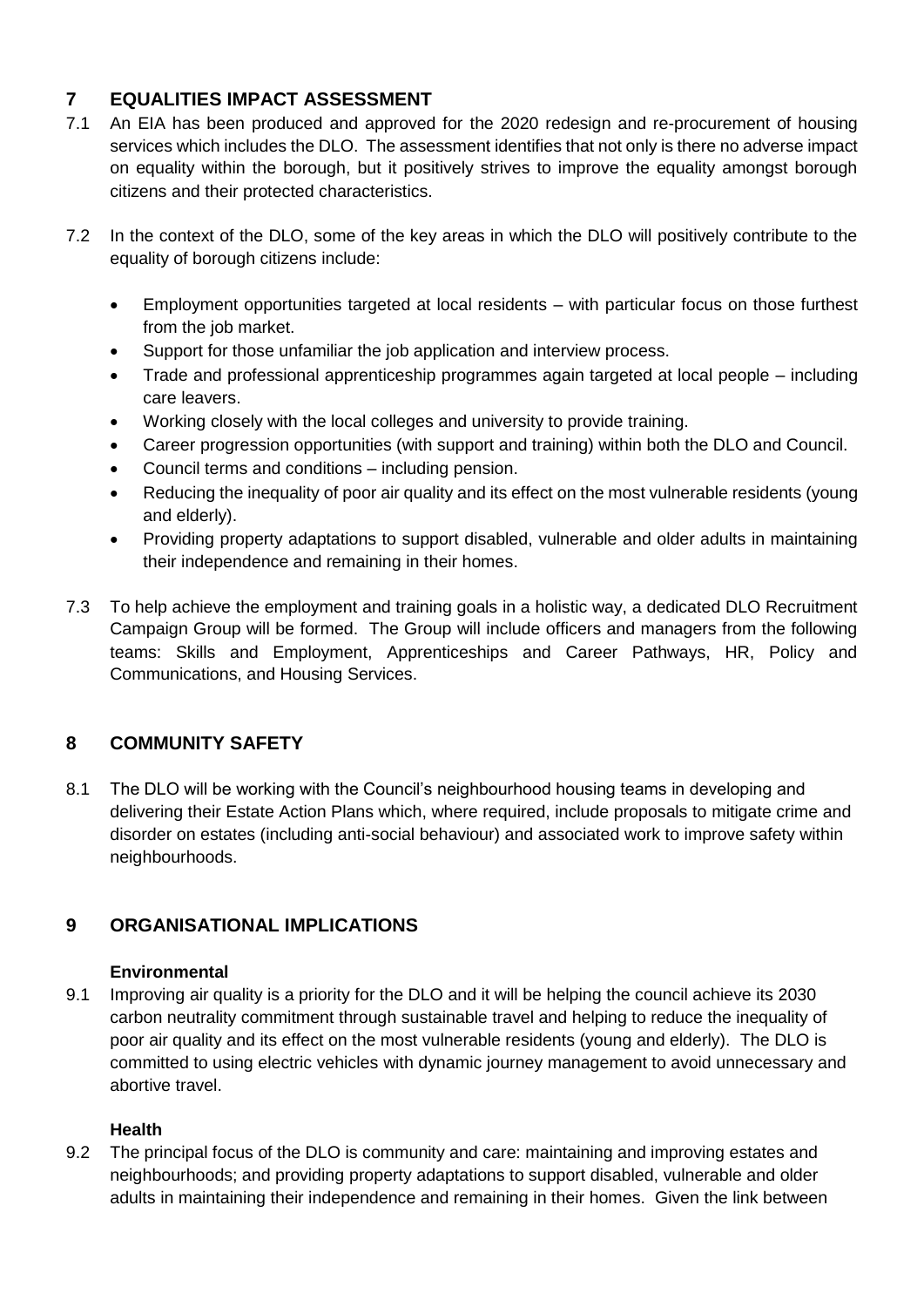and housing and health and wellbeing, the work of the DLO will make a positive impact within the borough – in addition to the employment and training opportunities generated.

#### **Staffing and accommodation**

9.3 Having reviewed best practice models and the proposed service scope, the following structure (Chart 1) is proposed to ensure the DLO is well run and achieves the necessary output. The incumbent contractor group has advised it has no employees allocated to communal repairs and those with TUPE rights are all associated with in-dwelling repairs. The council will therefore be required to recruit to most roles. A traditional large depot is not required and the DLO's accommodation requirements consist of an office-based environment (15 hot desks + meeting/training space) for resource planning, management, auditing, training and toolbox talks.

*Chart 1: Draft DLO Staffing Structure (37 Officers + 8 Apprentices)*

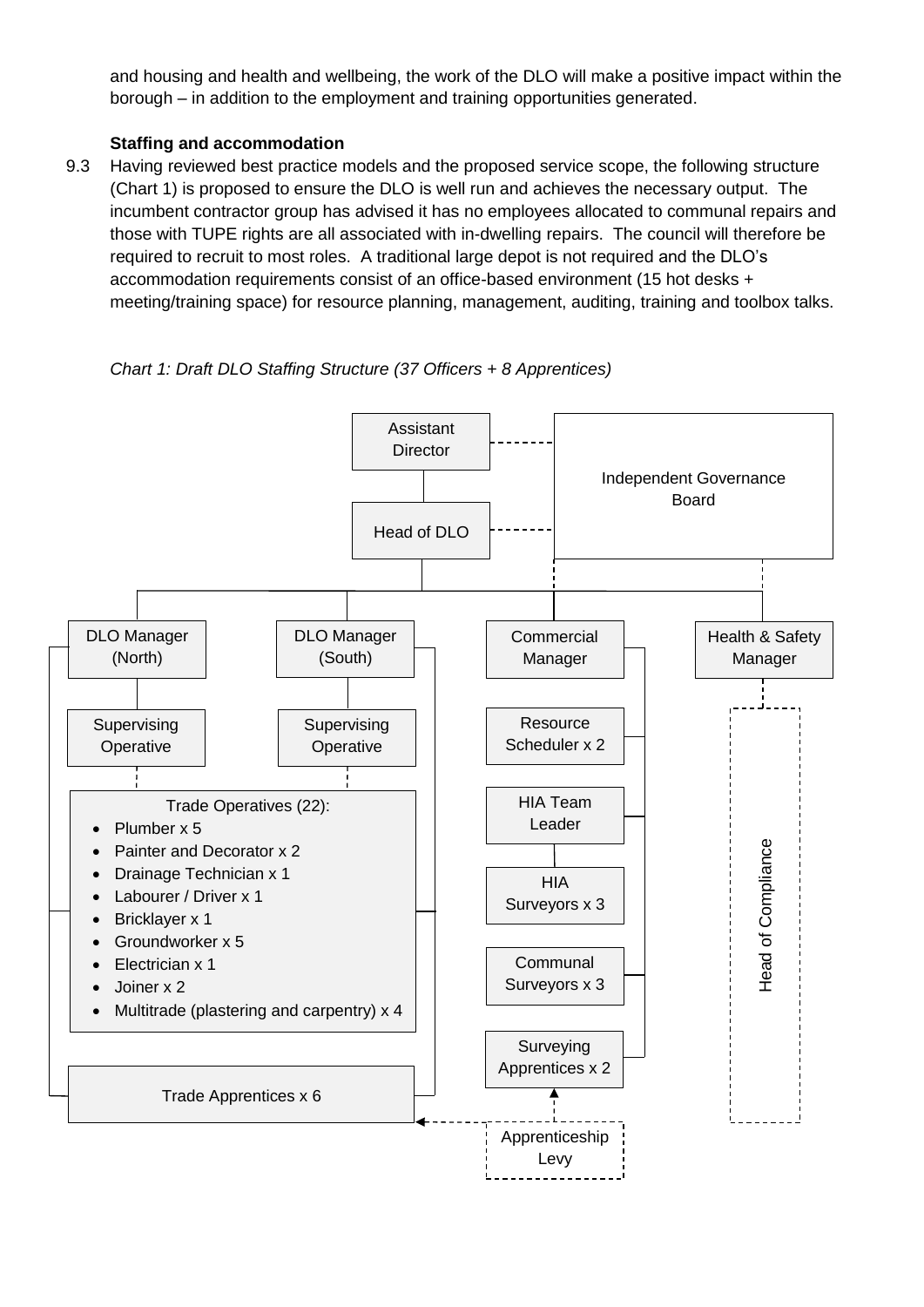#### **Responsible Procurement**

*Good Quality Jobs with Fair Pay and Decent Working Conditions*

9.4 The DLO will target local people furthest from the employment market and provide them with career progression opportunities (with support and training) within both the DLO and Council. They will also benefit from Council terms and conditions – including pension.

*Quality Apprenticeships, targeted Employment for Lambeth residents and Lambeth Priority Group*

9.5 The DLO will create lasting partnerships with local colleges (Lambeth) and university and double the number of apprenticeships ((6 trade apprentices (NVQ level 2) and 2 surveying apprentices (Degree level)) typically offered in the sector (2 apprenticeships per £1m turnover vs. sector typical 1 apprenticeship per £1m turnover).

#### *Reduce Emissions: Lambeth Council has a commitment to being Zero Carbon by 2030*

9.6 The DLO is committed to using electric vehicles with dynamic journey management to avoid unnecessary and abortive travel – helping the council achieve its 2030 carbon neutrality commitment.

#### *Single Use Plastics*

9.7 The DLO will work with the council to effect and implement a ban on all single use plastics and plastic will be recycled in accordance with council policy.

#### *Positive Health and Wellbeing*

9.8 We know that well maintained homes and neighbourhoods have a huge positive impact on the health and wellbeing of residents – and the DLO is all about achieving this. The DLO will also be adapting homes for the borough's most vulnerable residents and positively contributing to their wellbeing. DLO employees will also benefit from the huge commitment and resources that the council provide to positively impact on their wellbeing.

# **10 TIMETABLE FOR IMPLEMENTATION**

10.1 The table below details the stages and deadlines for implementing the recommendations:

| <b>Activity</b>                     | <b>Proposed Date</b> |
|-------------------------------------|----------------------|
| Cabinet                             | 30 November 2020     |
| End of Call-in Period               | 11 December 2020     |
| Formation of the DLO                | 11 January 2021      |
| Mobilisation Period for the DLO     | 3 months             |
| Operational Commencement of the DLO | 11 April 2021        |